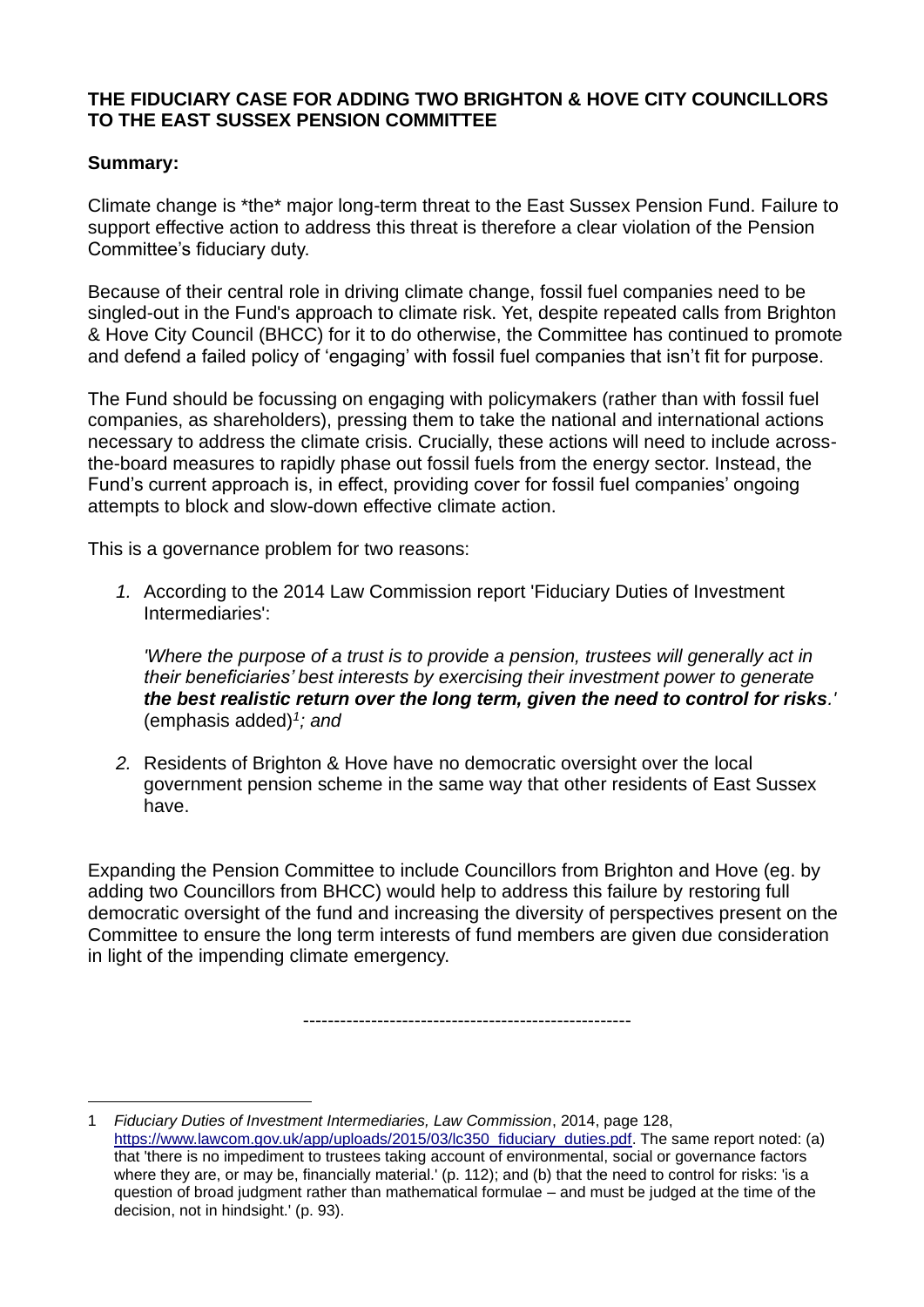## **Main body:**

### **'THE ONLY REAL PATH TO PROTECT LONG-TERM INVESTMENT VALUE AND RETURNS'**

Climate change is \*the\* major long-term threat to the East Sussex Pension Fund.

Indeed, according to the investor initiative Climate Action 100+ (CA100+), of which the East Sussex Pension Fund is a member:

*'If left unchecked, [physical and transition] climate risks will threaten investors' long-term ability to sustain value and generate ongoing returns for their beneficiaries over decades. But because of the scope and size of these climate risks to the global economy ... climate change entails 'unhedgeable' risk for investment portfolios. That means action to cut emissions and avoid the worst impacts of climate change is the only real path to protect long-term investment value and returns.'* (emphasis added)<sup>2</sup>

Failure to take effective action to address this threat is therefore a clear violation of the Pension Committee's fiduciary duty, as spelled out in the 2014 Law Commission report 'Fiduciary Duties of Investment Intermediaries':

*'Where the purpose of a trust is to provide a pension, trustees will generally act in their beneficiaries' best interests by exercising their investment power to generate the best realistic return over the long term, given the need to control for risks.' (emphasis* added)*<sup>3</sup>*

Because of their central role in driving climate change, fossil fuel companies need to be singled-out in the Fund's approach to climate risk.

Indeed, fossil fuels are the largest source of anthropogenic greenhouse gas emissions in the world: the fossil fuel industry and its products accounted for 91% of global industrial Greenhouse Gases (GHGs) in 2015, and about 70% of all anthropogenic GHG emissions.

<sup>2 &#</sup>x27;The Business Case', Climate Action 100+,<https://www.climateaction100.org/business-case> (accessed 11 August 2021). Likewise, Mercers' 2019 report 'Investing in a Time of Climate Change - The Sequel 2019' concluded that: *'*Advocating for and creating the investment conditions that support a "well-below 2 ̊C scenario" outcome... is most likely to provide the economic and investment environment necessary to pay pensions... over the timeframes required by beneficiaries.' [\(https://www.mercer.com/our](https://www.mercer.com/our-thinking/wealth/climate-change-the-sequel.html)[thinking/wealth/climate-change-the-sequel.html\)](https://www.mercer.com/our-thinking/wealth/climate-change-the-sequel.html).

Recent modelling by ORTEC Finance and the Institute and Faculty of Actuaries concluded that in a 'failed transition' scenario (which sees global warming of approx. 4°C by 2100) global GDP would be 70% lower in 2100 than in the baseline pathway without the warming. They also found that such a scenario would lead to a 50% decline in Global equity returns by 2060. ('Climate scenario analysis: An illustration of potential long-term economic & financial market impacts', June 2020,

[https://www.actuaries.org.uk/system/files/field/document/IFoA%20Paper%202.pdf\)](https://www.actuaries.org.uk/system/files/field/document/IFoA%20Paper%202.pdf). In a similar vein, modelling by Swiss Re suggests that 'current likely temperature-rise trajectories, supported by implementation of [current] mitigation pledges' would lead to global GDP being 11 – 14% less in 2050 than in a world without climate change ('The economics of climate change: no action not an option', Swiss Re Institute, April 2021, [https://www.swissre.com/dam/jcr:e73ee7c3-7f83-4c17-a2b8-8ef23a8d3312/swiss-re](https://www.swissre.com/dam/jcr:e73ee7c3-7f83-4c17-a2b8-8ef23a8d3312/swiss-re-institute-expertise-publication-economics-of-climate-change.pdf)[institute-expertise-publication-economics-of-climate-change.pdf\)](https://www.swissre.com/dam/jcr:e73ee7c3-7f83-4c17-a2b8-8ef23a8d3312/swiss-re-institute-expertise-publication-economics-of-climate-change.pdf).

<sup>3</sup> *Fiduciary Duties of Investment Intermediaries, Law Commission*, 2014, page 128, [https://www.lawcom.gov.uk/app/uploads/2015/03/lc350\\_fiduciary\\_duties.pdf.](https://www.lawcom.gov.uk/app/uploads/2015/03/lc350_fiduciary_duties.pdf) The same report noted: (a) that 'there is no impediment to trustees taking account of environmental, social or governance factors where they are, or may be, financially material.' (p. 112); and (b) that the need to control for risks: 'is a question of broad judgment rather than mathematical formulae – and must be judged at the time of the decision, not in hindsight.' (p. 93).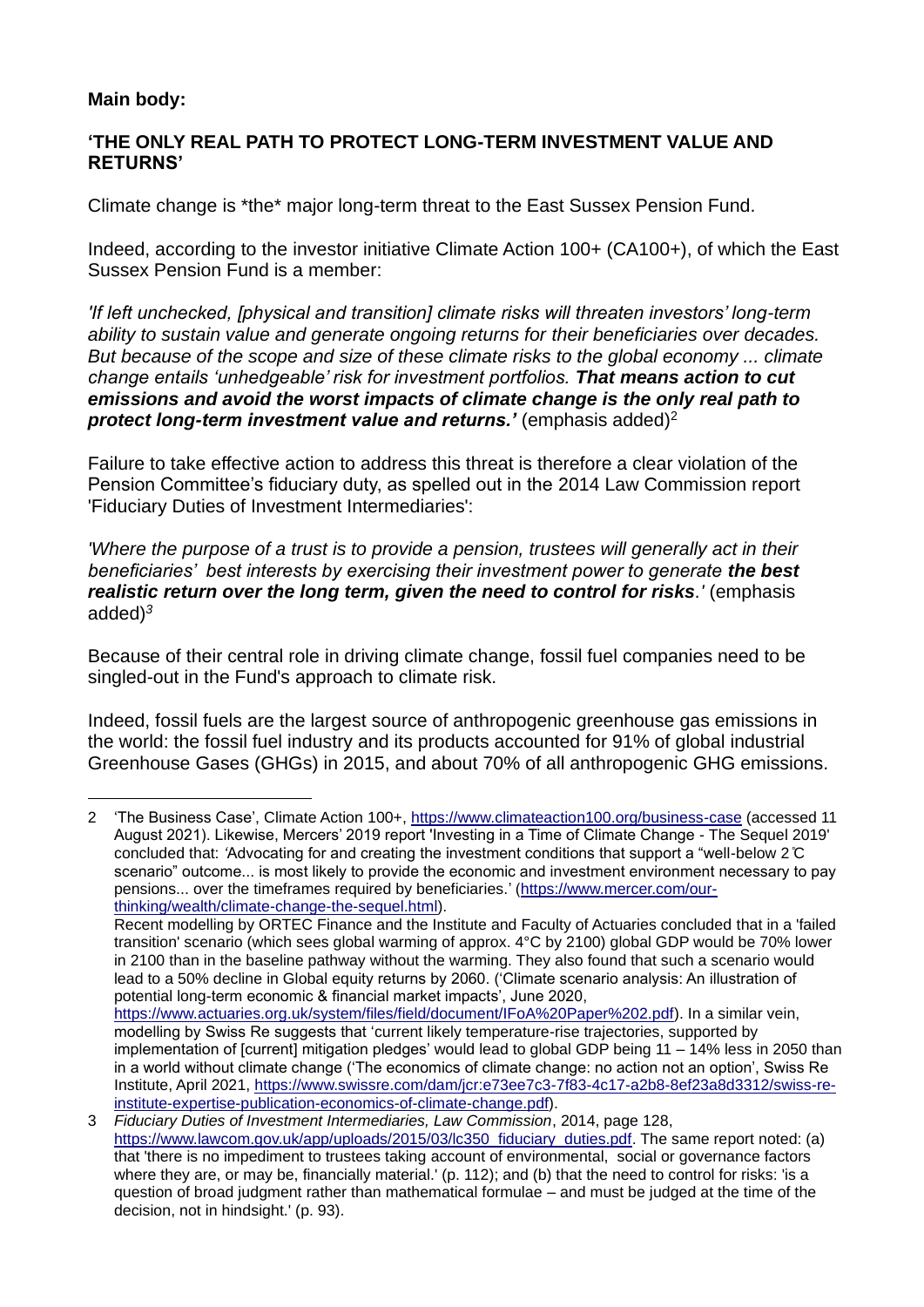And just 100 fossil fuel producers are responsible for 52% of all GHG emissions since the industrial revolution.<sup>4</sup>

Therefore, no approach to climate change makes any sense unless it singles out these companies and their actions for special attention. To put it crudely, the speed at which the umbrella industry decarbonises will have little or no impact on whether global warming is limited to 1.5°C. The speed at which the fossil fuel industries decarbonise (which in practice means phasing them out of the energy sector<sup>5</sup>) will be decisive.<sup>6</sup>

Significantly, the East Sussex Pension Committee has yet to publicly acknowledge this reality – at least in responses to questions from the general public.<sup>7</sup>

[Oct-2020%2010.00%20Full%20Council.pdf?T=9;](https://democracy.eastsussex.gov.uk/documents/b15215/Item%204-%20public%20questions%2013th-Oct-2020%2010.00%20Full%20Council.pdf?T=9)

[https://democracy.eastsussex.gov.uk/documents/b15365/Item%204%20-](https://democracy.eastsussex.gov.uk/documents/b15365/Item%204%20-%20public%20questions%2001st-Dec-2020%2010.00%20Full%20Council.pdf?T=9) [%20public%20questions%2001st-Dec-2020%2010.00%20Full%20Council.pdf?T=9;](https://democracy.eastsussex.gov.uk/documents/b15365/Item%204%20-%20public%20questions%2001st-Dec-2020%2010.00%20Full%20Council.pdf?T=9) [https://democracy.eastsussex.gov.uk/documents/b15572/Item%204%20-](https://democracy.eastsussex.gov.uk/documents/b15572/Item%204%20-%20public%20questions%2009th-Feb-2021%2010.00%20Full%20Council.pdf?T=9) [%20public%20questions%2009th-Feb-2021%2010.00%20Full%20Council.pdf?T=9;](https://democracy.eastsussex.gov.uk/documents/b15572/Item%204%20-%20public%20questions%2009th-Feb-2021%2010.00%20Full%20Council.pdf?T=9) [https://democracy.eastsussex.gov.uk/documents/b15908/Item%2015%20-](https://democracy.eastsussex.gov.uk/documents/b15908/Item%2015%20-%20Public%20questions%2025th-May-2021%2010.00%20Full%20Council.pdf?T=9) [%20Public%20questions%2025th-May-2021%2010.00%20Full%20Council.pdf?T=9](https://democracy.eastsussex.gov.uk/documents/b15908/Item%2015%20-%20Public%20questions%2025th-May-2021%2010.00%20Full%20Council.pdf?T=9)

<sup>4</sup> 'The Carbon Majors Database: CDP Carbon Majors Report 2017', Carbon Disclosure Project, July 2017, [https://b8f65cb373b1b7b15feb](https://b8f65cb373b1b7b15feb-c70d8ead6ced550b4d987d7c03fcdd1d.ssl.cf3.rackcdn.com/cms/reports/documents/000/002/327/original/Carbon-Majors-Report-2017.pdf?1499691240)[c70d8ead6ced550b4d987d7c03fcdd1d.ssl.cf3.rackcdn.com/cms/reports/documents/000/002/327/original/](https://b8f65cb373b1b7b15feb-c70d8ead6ced550b4d987d7c03fcdd1d.ssl.cf3.rackcdn.com/cms/reports/documents/000/002/327/original/Carbon-Majors-Report-2017.pdf?1499691240) [Carbon-Majors-Report-2017.pdf?1499691240](https://b8f65cb373b1b7b15feb-c70d8ead6ced550b4d987d7c03fcdd1d.ssl.cf3.rackcdn.com/cms/reports/documents/000/002/327/original/Carbon-Majors-Report-2017.pdf?1499691240) 

<sup>5</sup> The IEA's 'Net Zero' pathway still has fossil fuels contributing 20 percent of global energy supply in 2050. However, it can only permit this because it relies on unproven technology and unrealistic levels of land use (for carbon offsetting etc...) Fortunately, renewable energy is 'already more than capable of scaling up at the speed necessary to protect the climate, meet energy demands, ensure energy access for the poor, and support sustainable development', with the complete removal of fossil fuels from the energy sector by 2050: see 'Fossil Fuel Exit Strategy', June 2021,<https://fossilfueltreaty.org/exit-strategy>

<sup>6</sup> In May 2021 the International Energy Agency (IEA) declared that if the world is serious about dealing with the climate crisis 'there can be no new investments in oil, gas and coal, from now – from this year' (IEA Executive Director, Fatih Birol, 'No new oil, gas or coal development if world is to reach net zero by 2050, says world energy body', Guardian, 18 May 2021, [https://www.theguardian.com/environment/2021/may/18/no-new-investment-in-fossil-fuels-demands-top-](https://www.theguardian.com/environment/2021/may/18/no-new-investment-in-fossil-fuels-demands-top-energy-economis)

[energy-economist\)](https://www.theguardian.com/environment/2021/may/18/no-new-investment-in-fossil-fuels-demands-top-energy-economis). Likewise, in February 2021 the Transition Pathway Initiative noted that: 'An almost complete and immediate stop in exploration and sanctioning of new oil fields would … be required to avoid locking in future oil production that would see temperatures exceed a 1.5°C increase' in global warming. ('The oil and gas industry will need to scale back much faster to limit warming to 1.5°C', Transition Pathway Initiative, 12 February 2021,

[https://www.transitionpathwayinitiative.org/publications/48?type=NewsArticle\)](https://www.transitionpathwayinitiative.org/publications/48?type=NewsArticle). However, while *necessary*  for limiting global warming to 1.5°C, simply ending investments in new oil, coal and gas projects isn't by itself *sufficient* to limit global warming to 1.5°C. To achieve the latter the world will also need to 'actively wind down production from existing coal mines and oil and gas wells' – as 'emissions under a "no expansion" scenario are already 22% too high in 2025 and 66% in 2030 compared to a 50% chance of achieving a 1.5°C temperature target.' See 'Fossil Fuel Exit Strategy', op. cit.

<sup>7</sup> To date, members of the public have submitted the following question to Full Council meetings over 400 times: '*Does the East Sussex Pension Committee accept that, because burning fossil fuels is the key driver of global warming, the goals of the Paris Climate Agreement (to keep global warming to 'well below 2 °C', pursuing 1.5°C) cannot be achieved without the rapid alignment of the big fossil fuel companies with a 1.5°C pathway? By a 1.5°C pathway we mean one that: (a) yields a 50% or better chance of keeping global warming below 1.5°C; and (b) does so without assuming the future creation of global scale 'negative emissions technologies' (ie. ones that remove carbon dioxide from the atmosphere) that don't currently exist.'* The Pension Committee has yet to answer this question. See [https://democracy.eastsussex.gov.uk/documents/b15215/Item%204-%20public%20questions%2013th-](https://democracy.eastsussex.gov.uk/documents/b15215/Item%204-%20public%20questions%2013th-Oct-2020%2010.00%20Full%20Council.pdf?T=9)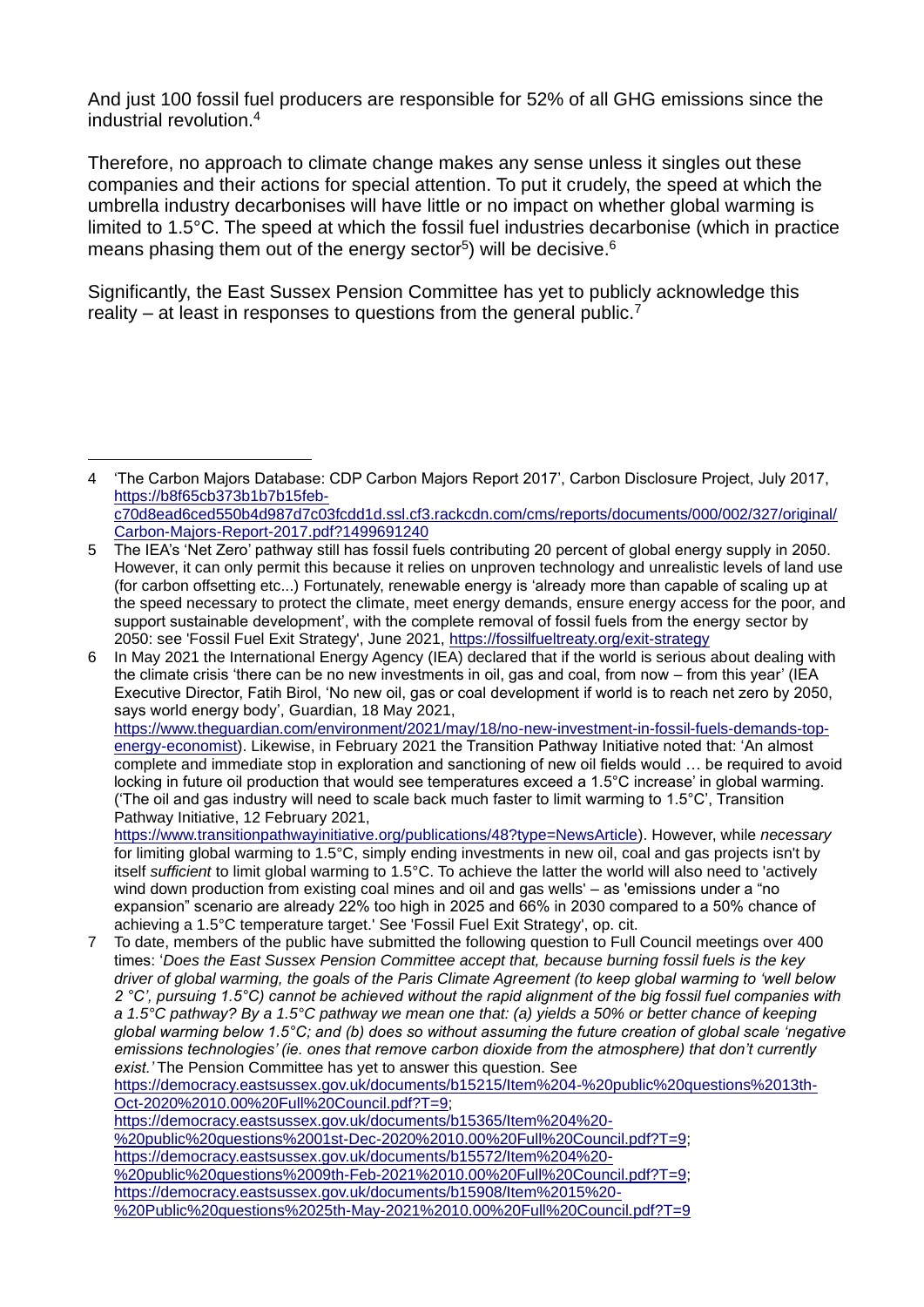# **ENGAGING WITH FOSSIL FUEL COMPANIES: A FAILED POLICY**

Brighton & Hove City Council (BHCC) has repeatedly called on the East Sussex Pension Committee to fulfil its fiduciary duty by making a public commitment to divest the East Sussex Pension Fund from fossil fuels: first in April 2017<sup>8</sup>, then in again in October 2020<sup>9</sup> and for a third time this February.<sup>10</sup>

It has yet to receive an adequate response from the Committee.

Instead, the Committee has continued to promote and defend a failed policy of 'engaging' with fossil fuel companies that simply doesn't work.

In a written response to questions from the public to the October 2020 Full Council meeting the Chair of the Pension Committee claimed that the Fund's current approach of 'engaging' with oil and gas companies 'has made substantial demonstrable progress over the last 3 years in persuading major companies, including a number of oil and gas majors like BP, to more seriously address the energy transition'<sup>11</sup>.

However, while it is true that several large fossil fuel companies have garnered a considerable amount of publicity for their climate or 'net-zero' 'ambitions', the reality is that these all fall far short of what is required if we're to avoid catastrophic climate change ('the only real path to protect long-term investment value and returns' – CA100+).

Indeed, despite many years of such 'engagement' **not a single major oil company is aligned with a 1.5°C pathway.<sup>12</sup> <sup>13</sup>**

12 A September 2020 analysis by Oil Change International concluded that 'not a single climate plan released by a major oil company comes close to aligning with the urgent 1.5ºC global warming limit' (*Big Oil Reality Check: Assessing Oil and Gas Company Plans*, Oil Change International, September 2020, [http://priceofoil.org/2020/09/23/big-oil-reality-check\)](http://priceofoil.org/2020/09/23/big-oil-reality-check). In November 2021 the Transition Pathway Initiative declared that: 'Three oil and gas firms – Occidental Petroleum, TotalEnergies and Eni – have set emissions reduction targets which are ambitious enough to reach net zero by 2050 and to align with TPI's 1.5°C benchmark.' (see https://www.transitionpathwayinitiative.org/publications/92.pdf?type=Publication). However, this analysis: (a) 'solely relies on declarations from companies and does not consider facts and figures. This means that even if companies put forward unrealistic ambitions, the TPI benchmark will build on it anyway'; and (b) 'disregards the critical importance of short and medium term emission reduction to avoid immediate acceleration of climate change.' (see 'The TPI benchmark: misleading approach, dangerous conclusion', Reclaim Finance, December 2021, https://reclaimfinance.org/site/en/2021/12/06/the-tpi-benchmark-misleading-approach-dangerous-

conclusion). For example, oil and gas major TotalEnergies 'is credited as 1.5°C-aligned because the company reaches TPI's emission intensity target in… 2047. Each year before that, TotalEnergies is above TPI's pathway, thus emitting too much GHG in the atmosphere and contributing to the overshoot of our short-term carbon budget. By 2035, TotalEnergies' emissions under its own scenario will already be more than 33% higher than if it aligned from now on with the 1.5°C pathway provided by the TPI.'

(1) In 2019 the oil and gas industries were forecast to spend \$4.9 trillion over the next decade on new oil and gas fields – none of which is compatible with limiting warming to 1.5°C ('Overexposed: How the IPCC's 1.5 ̊C report demonstrates the risks of overinvestment in oil and gas', Global Witness, April 2019, [https://www.globalwitness.org/en/campaigns/oil-gas-and-mining/overexposed/\)](https://www.globalwitness.org/en/campaigns/oil-gas-and-mining/overexposed/);

(2) While BP and Total have declared 'Net Zero' goals for 2050, neither 'goal' actually covers all of the company's owned production and global product sales. For example, BP excludes its stake in Rosneft

<sup>8</sup> <https://present.brighton-hove.gov.uk/mgAi.aspx?ID=56672>

<sup>9</sup> <https://present.brighton-hove.gov.uk/mgAi.aspx?ID=81285>

<sup>10</sup> https://present.brighton-hove.gov.uk/documents/g10367/Printed%20minutes%2003rd-Feb-2022%2018.30%20Council.htm?T=1&CT=2

<sup>11</sup> [https://democracy.eastsussex.gov.uk/documents/b15215/Item%204-%20public%20questions%2013th-](https://democracy.eastsussex.gov.uk/documents/b15215/Item%204-%20public%20questions%2013th-Oct-2020%2010.00%20Full%20Council.pdf?T=9)[Oct-2020%2010.00%20Full%20Council.pdf?T=9](https://democracy.eastsussex.gov.uk/documents/b15215/Item%204-%20public%20questions%2013th-Oct-2020%2010.00%20Full%20Council.pdf?T=9)

<sup>13</sup> A few more illustrations: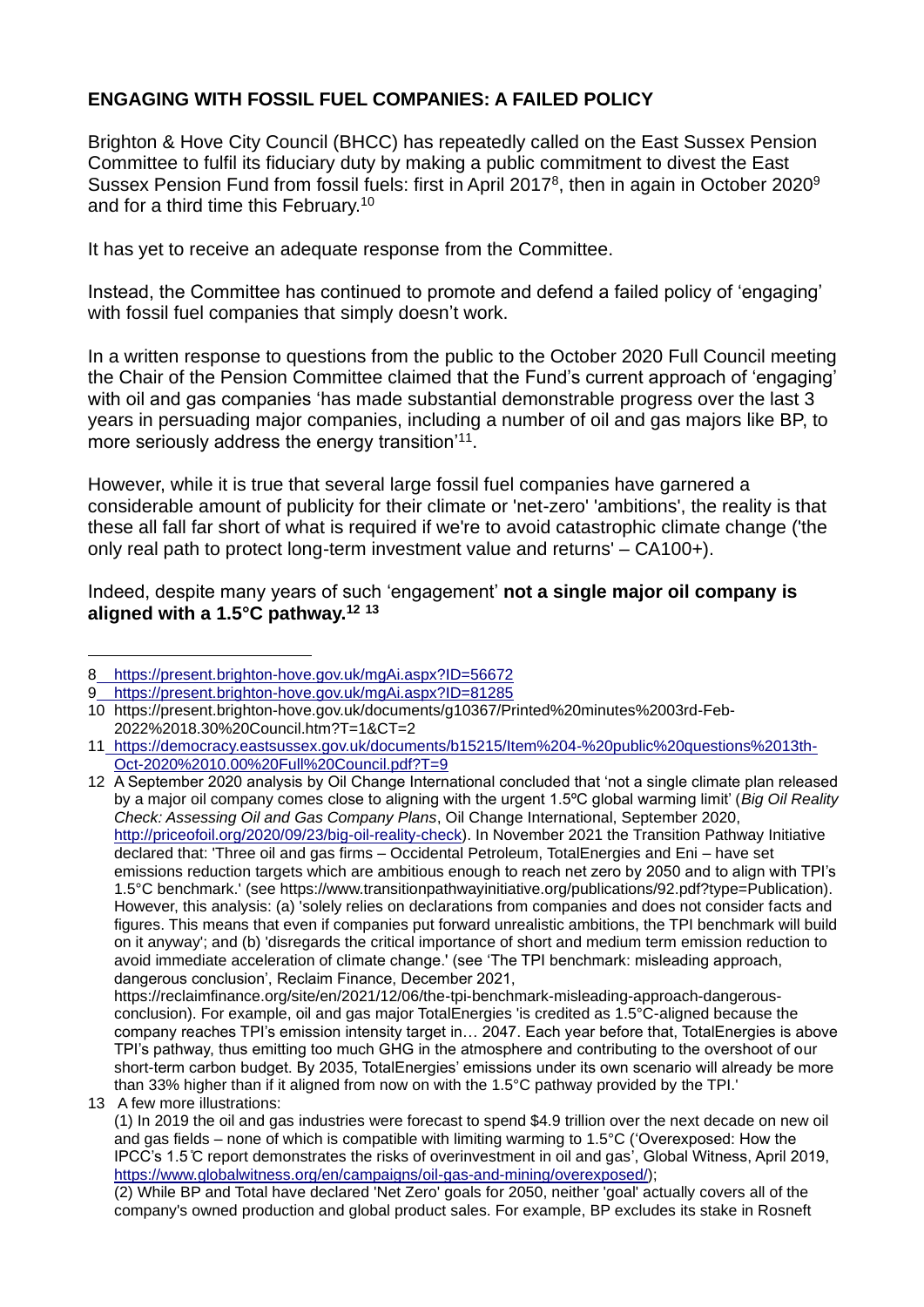And of course, time is running out. As the chair of the International Energy Agency announced in May 2021:

*'We are approaching a decisive moment for international efforts to tackle the climate crisis – a great challenge of our times … [the] gap between rhetoric and action [on climate action] needs to close if we are to have a fighting chance of reaching net zero by 2050 and limiting the rise in global temperatures to 1.5 °C.'<sup>14</sup>*

## **ENGAGING WITH FOSSIL FUEL COMPANIES: PROVIDING COVER FOR BIG OIL**

The Committee's current policy – shrinking the Fund's exposure to fossil fuel companies down to something like 0.5% of the Fund while refusing to make a public divestment commitment – is effectively providing cover for these companies' ongoing attempts to block and slow-down effective climate action.<sup>15</sup>

As academics Dario Kenner and Richard Heede have noted, 'what the executives and directors [of companies like BP, Shell, Exxon and Chevron] have in common is a desire to maintain demand for oil and gas, and to defend their company's social license to operate'<sup>16</sup>.

from its Net Zero goal, even though this makes up around a third of BP's global production volume. Likewise, Total's goal fails to include end-user ('scope 3') emissions for its customers outside Europe. ('Absolute Impact 2021: Why oil and gas "net zero" ambitions are not enough', Carbon Tracker, May 2021, [https://carbontracker.org/reports/absolute-impact-2021/\)](https://carbontracker.org/reports/absolute-impact-2021/);

(3) None of Shell, Equinor, Repsol, Occidental, Conoco-Philips, Chevron and Exxon have made any commitment to absolute emissions reductions by 2030 (meaning that they could actually increase their emissions during this period without breaching their 'goals'). This despite the fact that CO2 emissions from oil and gas must fall by at least 44% and 39% by 2030 respectively if we're going to limit global warming to 1.5°C. (See 'Big Oil Reality Check', op. cit., p.7 and 'Analysis: Why coal use must plummet this decade to keep global warming below 1.5°C', CarbonBrief, 6 February 2020, [https://www.carbonbrief.org/analysis](https://www.carbonbrief.org/analysis-why-coal-use-must-plummet-this-decade-to-keep-global-warming-below-1-5c)[why-coal-use-must-plummet-this-decade-to-keep-global-warming-below-1-5c\)](https://www.carbonbrief.org/analysis-why-coal-use-must-plummet-this-decade-to-keep-global-warming-below-1-5c);

(4) Even where companies have net zero 'goals', these remain 'heavily reliant on a range of unproven technologies to mitigate emissions, impacting their credibility'. For example, 'Eni and Shell's plans involve a combined 140Mt/CO2 of carbon dioxide removal per year through afforestation, effectively implying a forest larger than Bulgaria, and potentially nearly as large as Spain.' As Carbon Tracker note: 'This is a huge land area needed to address just 0.3% of current average emissions (41.5Gt/CO2 per year).' ('Absolute Impact', op. cit.)

(5) In March 2021 the *Economist* set out to assess the impact of the CA100+ investor initiative using a portfolio of 100 large emitters that were not engaged by CA100+ but which roughly matched the CA100+ firms in terms of sectors and regions represented. They found little difference between the two groups, in terms of commitments made, concluding that '\$50trn-worth of investor pressing does not seem to result in much change'. ('The Impact of Green Investors', Economist, 27 March 2021,

[https://www.economist.com/finance-and-economics/2021/03/27/the-impact-of-green-investors\)](https://www.economist.com/finance-and-economics/2021/03/27/the-impact-of-green-investors).

- 14 'Net Zero by 2050: A Roadmap for the Global Energy Sector', International Energy Agency, May 2021, https://iea.blob.core.windows.net/assets/4482cac7-edd6-4c03-b6a2-8e79792d16d9/NetZeroby2050- AroadmapfortheGlobalEnergySector.pdf.
- 15 In March 2019, Influence Map whose research CA100+ use for their Net Zero Benchmark published research which found that the five largest publicly-traded oil and gas majors (ExxonMobil, Royal Dutch Shell, Chevron, BP and Total) had invested over \$1bn of shareholder funds on misleading climate-related branding and lobbying since the 2015 Paris Climate Agreement. According to their report, these efforts were 'overwhelmingly in conflict with the goals of this landmark global climate accord and designed to maintain the social and legal license to operate and expand fossil fuel operations.' ('How the oil majors have spent \$1Bn since Paris on narrative capture and lobbying on climate', Influence Map, March 2019, [https://influencemap.org/report/How-Big-Oil-Continues-to-Oppose-the-Paris-Agreement-](https://influencemap.org/report/How-Big-Oil-Continues-to-Oppose-the-Paris-Agreement-38212275958aa21196dae3b76220bddc)[38212275958aa21196dae3b76220bddc\)](https://influencemap.org/report/How-Big-Oil-Continues-to-Oppose-the-Paris-Agreement-38212275958aa21196dae3b76220bddc). Such activity is ongoing, see eg. 'How a powerful US lobby group helps big oil to block climate action', Guardian, 19 July 2021, [https://www.theguardian.com/environment/2021/jul/19/big-oil-climate-crisis-lobby-group-api.](https://www.theguardian.com/environment/2021/jul/19/big-oil-climate-crisis-lobby-group-api)
- 16 Dario Kenner and Richard Heede, 'White knights or horsemen of the apocalypse? Prospects for Big Oil to align emissions with a 1.5C pathway', Energy Research & Social Science, 17 March 2021, <https://www.sciencedirect.com/science/article/pii/S2214629621001420>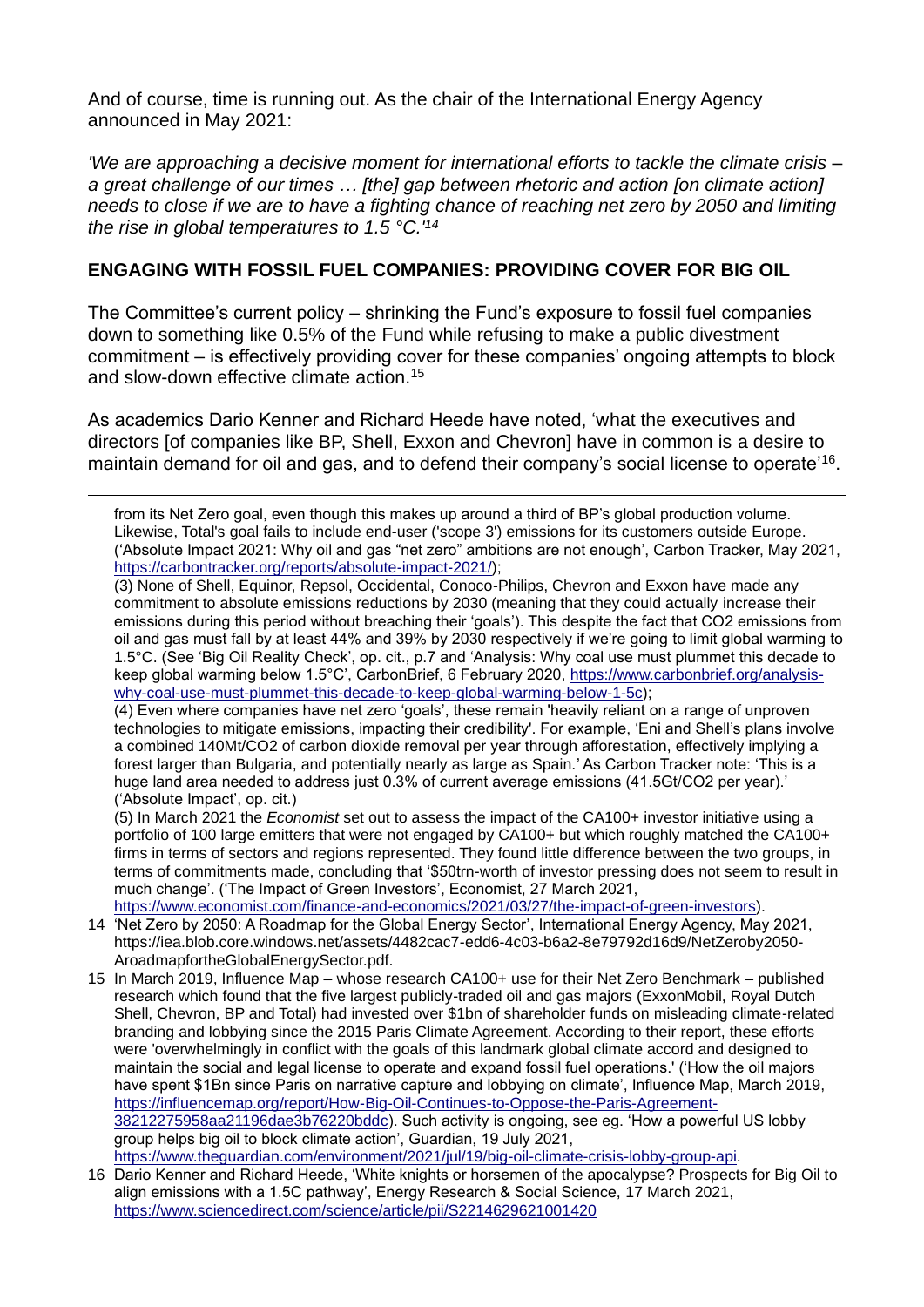The never-ending process of 'shareholder engagement' and its associated greenwash plays into this:

*'When BP, Shell and others talk of net zero, they are trying to stay part of the decision-making process. They want to be in charge of the transition as much as possible so they can slow it down – that is the whole point of trying to convince society to trust them … It can't be just about what Shell is doing or BP. It must be industrywide. And should be about acting on climate science and phasing out oil and gas in line with a 1.5°C target' (emphasis added).* 17

# **ENGAGING WITH POLICYMAKERS: THE MISSING ALTERNATIVE**

As Kenner and Heede suggest, when it comes to fossil fuel companies, engaging with policymakers - rather than shareholder engagement – should be the Fund's main focus, with the Fund actively pressing for national and international action to rapidly phase-out the fossil fuel industries in line with what the science requires.

Noting that 'going through the investment process is a bizarre place to try to create social impact in the first place', Tariq Fancy - formerly BlackRock Inc.'s chief investment officer for sustainable investing - has observed that:

*'Systemic problems such as a global pandemic or climate change – require systemic solutions. Only governments have the wide-ranging powers, resources and responsibilities that need to be brought to bear on the problem'.<sup>18</sup>*

Yet to date the Fund appears to have done very little in the way of public policy engagement. At its February 2022 meeting, the Pension Committee couldn't even agree a proposal for it to call on the UK Government to stop licensing new oil and gas fields (in line with what the International Energy Agency says is necessary if we're going to limit global warming to 1.5ºC).

A public commitment by the Fund to divest from fossil fuels – as repeatedly called for by Brighton & Hove City Council - would greatly enhance the Fund's credibility in pressing policymakers for effective climate action.

Moreover, investigations by two major financial management firms, BlackRock and Meketa, have 'separately concluded that **investment funds have experienced no negative financial impacts from divesting from fossil fuels. In fact, they found evidence of modest improvement in fund return** ...'<sup>19</sup>

<sup>17</sup> 'Oil firm bosses' pay 'incentivises them to undermine climate action', Guardian, 15 April 2021, [https://www.theguardian.com/environment/2021/apr/15/oil-firm-ceos-pay-is-an-incentive-to-resist-climate](https://www.theguardian.com/environment/2021/apr/15/oil-firm-ceos-pay-is-an-incentive-to-resist-climate-action-study-finds)[action-study-finds](https://www.theguardian.com/environment/2021/apr/15/oil-firm-ceos-pay-is-an-incentive-to-resist-climate-action-study-finds)

<sup>18</sup> 'BlackRock hired me to make sustainable investing mainstream. Now I realize it's a deadly distraction from the climate-change threat', Globe and Mail, 25 March 2021, [https://www.theglobeandmail.com/business/commentary/article-sustainable-investing-is-a-deadly](https://www.theglobeandmail.com/business/commentary/article-sustainable-investing-is-a-deadly-distraction-from-actually-averting)[distraction-from-actually-averting.](https://www.theglobeandmail.com/business/commentary/article-sustainable-investing-is-a-deadly-distraction-from-actually-averting) Fancy came to the conclusion that, when it comes to climate change, ESG is actually functioning as a "deadly distraction", like giving wheatgrass to a cancer patient: 'medically harmless; but if that wheatgrass convinces the patient to delay chemotherapy, it's a complete disaster.'

<sup>19</sup> 'Major investment advisors BlackRock and Meketa provide a fiduciary path through the energy transition', Institute for Energy Economics and Financial Analysis, 22 March 2021, [https://ieefa.org/major-investment](https://ieefa.org/major-investment-advisors-blackrock-and-meketa-provide-a-fiduciary-path-through-the-energy-transition/)[advisors-blackrock-and-meketa-provide-a-fiduciary-path-through-the-energy-transition/.](https://ieefa.org/major-investment-advisors-blackrock-and-meketa-provide-a-fiduciary-path-through-the-energy-transition/)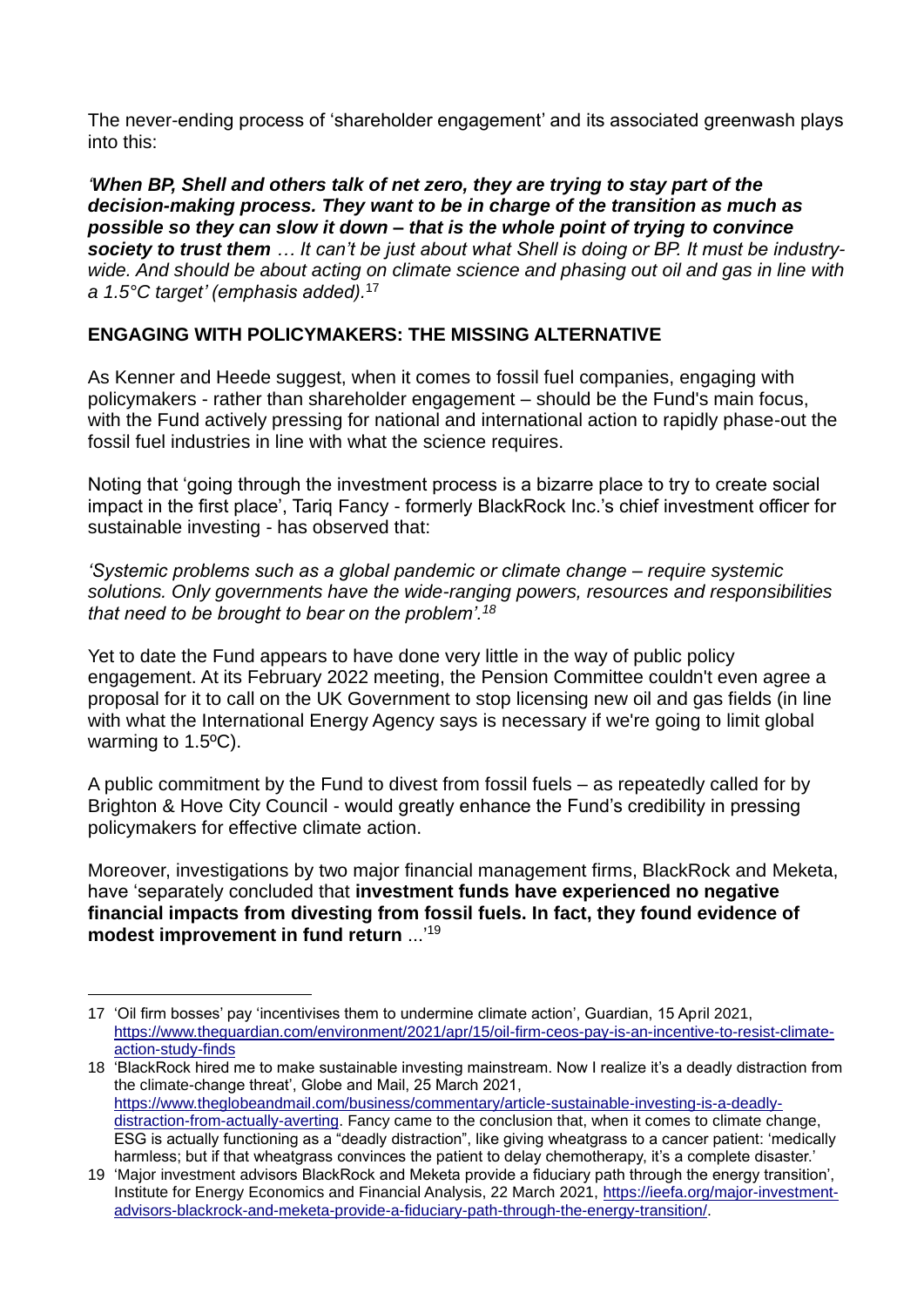# **ENHANCING THE COMMITTEE THROUGH EXPANSION**

Expanding the East Sussex Pension Committee to include adequate representation for Councillors from Brighton & Hove (eg. by adding two Councillors from BHCC to the existing five<sup>20</sup>) would enhance the Pension Committee's ability to act in the best financial interests of the Fund's beneficiaries by:

(a) increasing the diversity of perspectives present on the Committee (eg. Brighton & Hove City Councillors are unlikely to share the view, often voiced in Pension Committee meetings, that fossil fuel companies are 'part of the solution' to the climate crisis, bearing in mind their stated support for divestment from fossil fuel assets.);

### and

(b) ensuring that the Fund finally makes a public commitment to divest from fossil fuels and begins the process of aggressive engagement with policymakers, pressing them for effective climate action ('the only real path to protect long-term investment value and returns' - CA100+).

# **ADDRESSING THE ACCOUNTABILITY DEFICIT**

Finally, such an expansion of the Committee would also address a fundamental deficit: the Fund's lack of democratic accountability to a large chunk of its membership.

Brighton & Hove City Council employees make up 26.9% of the membership of the East Sussex Pension Fund<sup>21</sup> and, together with BHCC as their employer, contribute 31.9% of annual contributions to the Fund.<sup>22</sup> The figures for \*all\* members from active participating Brighton-based employers would be higher still.<sup>23</sup>

Yet, Fund members who live in Brighton & Hove (unlike those who live in the rest of East Sussex) currently have no democratic means of holding the Pension Committee to account.

If they believe that the Pension Committee is failing in its fiduciary duty then there is currently no way in which these members (unlike their fellow members in East Sussex) can vote to alter the Committee's composition (eg. by changing the political balance on East Sussex County Council). Currently, these Fund members are not even officially permitted to raise questions about the Fund in Full Council meetings or to petition the Council for

<sup>20</sup> Note that (2/7) = 28.6% is almost precisely the proportion of the Fund's membership that are current or former employees of BHCC (26.9%) – see note 21 below.

<sup>21</sup> As at 31 March 2020 BHCC had 20,677 members in the scheme (active, deferred and pensioner) out of a total of 76,792 [\(https://www.whatdotheyknow.com/request/727793/response/1742970/attach/html/2/Response%20all%20i](https://www.whatdotheyknow.com/request/727793/response/1742970/attach/html/2/Response%20all%20information%20to%20be%20supplied.pdf.html)

[nformation%20to%20be%20supplied.pdf.html](https://www.whatdotheyknow.com/request/727793/response/1742970/attach/html/2/Response%20all%20information%20to%20be%20supplied.pdf.html) and 'East Sussex Pension Fund Annual Report and Accounts: 2019-2020', p.3, [https://democracy.eastsussex.gov.uk/mgConvert2PDF.aspx?ID=33539\)](https://democracy.eastsussex.gov.uk/mgConvert2PDF.aspx?ID=33539).

<sup>22</sup> For the financial year ending 31 March 2020, BHCC's employers' and employees' pension contributions totalled £41.561m (see page 130 of [https://www.brighton-hove.gov.uk/sites/default/files/2020-](https://www.brighton-hove.gov.uk/sites/default/files/2020-12/Statement%20of%20Accounts%202019%20to%202020.pdf) [12/Statement%20of%20Accounts%202019%20to%202020.pdf\)](https://www.brighton-hove.gov.uk/sites/default/files/2020-12/Statement%20of%20Accounts%202019%20to%202020.pdf). For the same financial year the total annual contributions to the East Sussex Pension Fund linked to active employees were £130.421m (see page 110 of [https://www.eastsussex.gov.uk/media/17241/escc-statement-of-accounts-2019-20-including](https://www.eastsussex.gov.uk/media/17241/escc-statement-of-accounts-2019-20-including-audit-opinion.pdf)[audit-opinion.pdf\)](https://www.eastsussex.gov.uk/media/17241/escc-statement-of-accounts-2019-20-including-audit-opinion.pdf).

<sup>23</sup> For example, Brighton University made £7.8m in contributions to the Fund in 2019/20 (see page 56 of [https://tinyurl.com/univbrighton2019-20\)](https://tinyurl.com/univbrighton2019-20). If we add these to the £41.561m in contributions (employer and employee) from BHCC then we get a figure of £49.361m, amounting to 37.8% of annual contributions to the Fund.